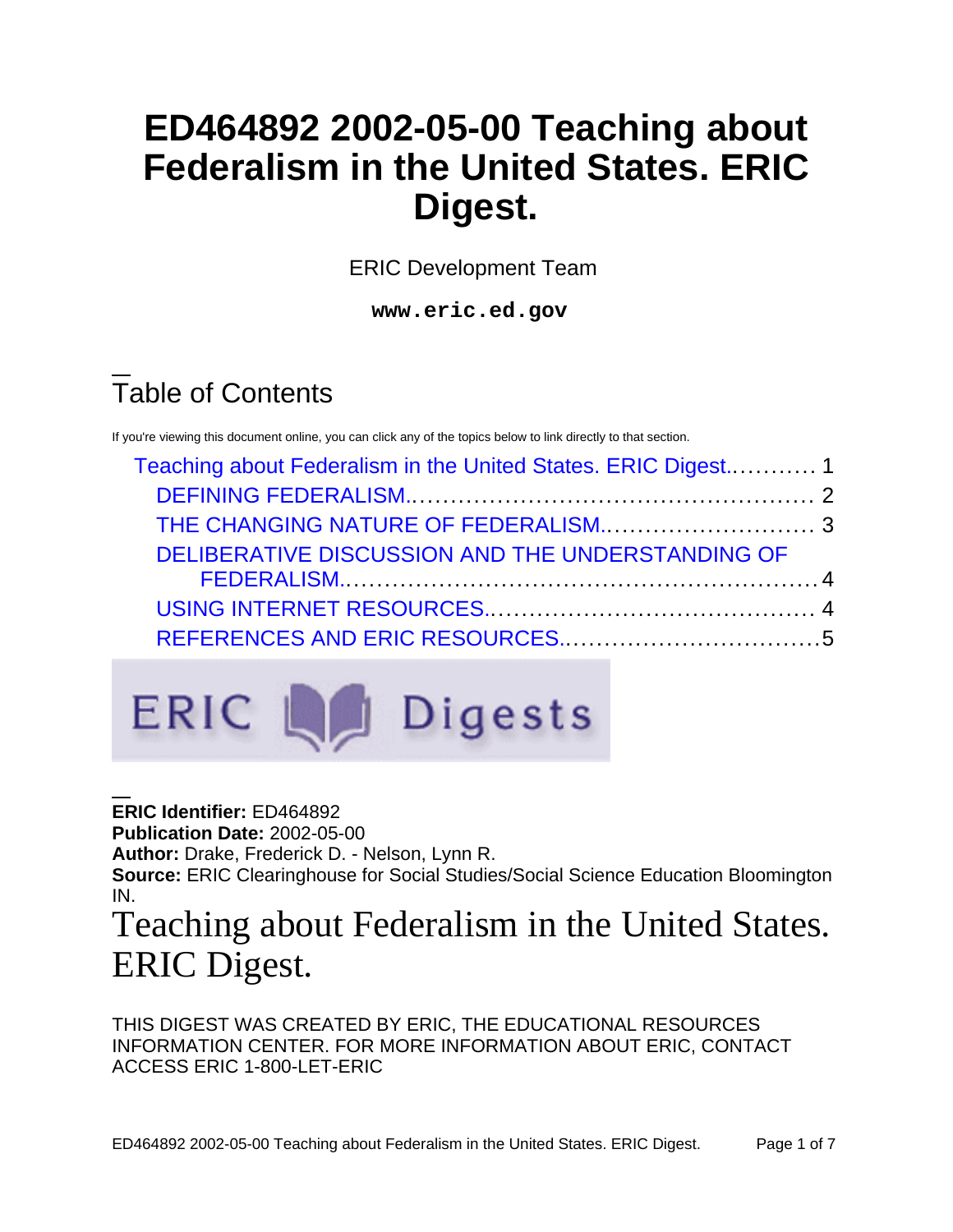Although it was not directly named in the Constitution, federalism is a central principle of government in the United States of America. It is important for all students to learn about federalism so they can comprehend the federal system in the United States and recognize examples of federalism in other countries. Teaching and learning about federalism, therefore, is essential to education for citizenship in a democracy. This Digest (1) defines federalism and discusses basic characteristics of the U.S. federal system; (2) provides an overview of the changing nature of federalism in the United States and internationally; (3) calls upon teachers to conduct deliberative discussions of federalism in relationship to other principles of constitutional democracy; and (4) recommends Internet resources related to federalism.

#### <span id="page-1-0"></span>DEFINING FEDERALISM.

The word federal denotes alliances between independent sovereignties. "The Oxford Guide to the U.S. Government," an important source for any student or teacher of history, describes federalism in the United States as "the division of governmental powers between the national and state governments." "The Oxford Guide" informs us that "state governments can neither ignore nor contradict federal statutes that conform to the supreme law, the Constitution" (Patrick, Pious, and Ritchie 2001, 234-235). Unlike a confederation, a federal republic does not permit a state to have full or primary sovereignty over its internal affairs. If a conflict exists between the state and federal government, the supremacy clause mandates that federal laws are supreme. The powers of the central or national government typically are enumerated in a written constitution.

Under the U.S. Constitution, any powers not specifically granted to the national government are presumed to be retained by state governments. State governments have their own spheres of jurisdiction and often have been extolled as important laboratories for governmental experimentation. Throughout United States history, individuals have argued that the states are better able than the national government to respond effectively to public policy issues. Others seek the strength of the national government, particularly during times of crisis.

The U.S. federal system has five basic characteristics:

\* Federalism provides a division of legal authority between state and national governments. Overlap occurs, but two legally distinct spheres of government exist.

\* The states are subordinate to the national government in such areas as management of foreign affairs and regulation of interstate commerce.

\* Federalism enables positive cooperation between state and national governments in programs pertaining to education, interstate highway construction, environmental protection and health, unemployment, and social security concerns.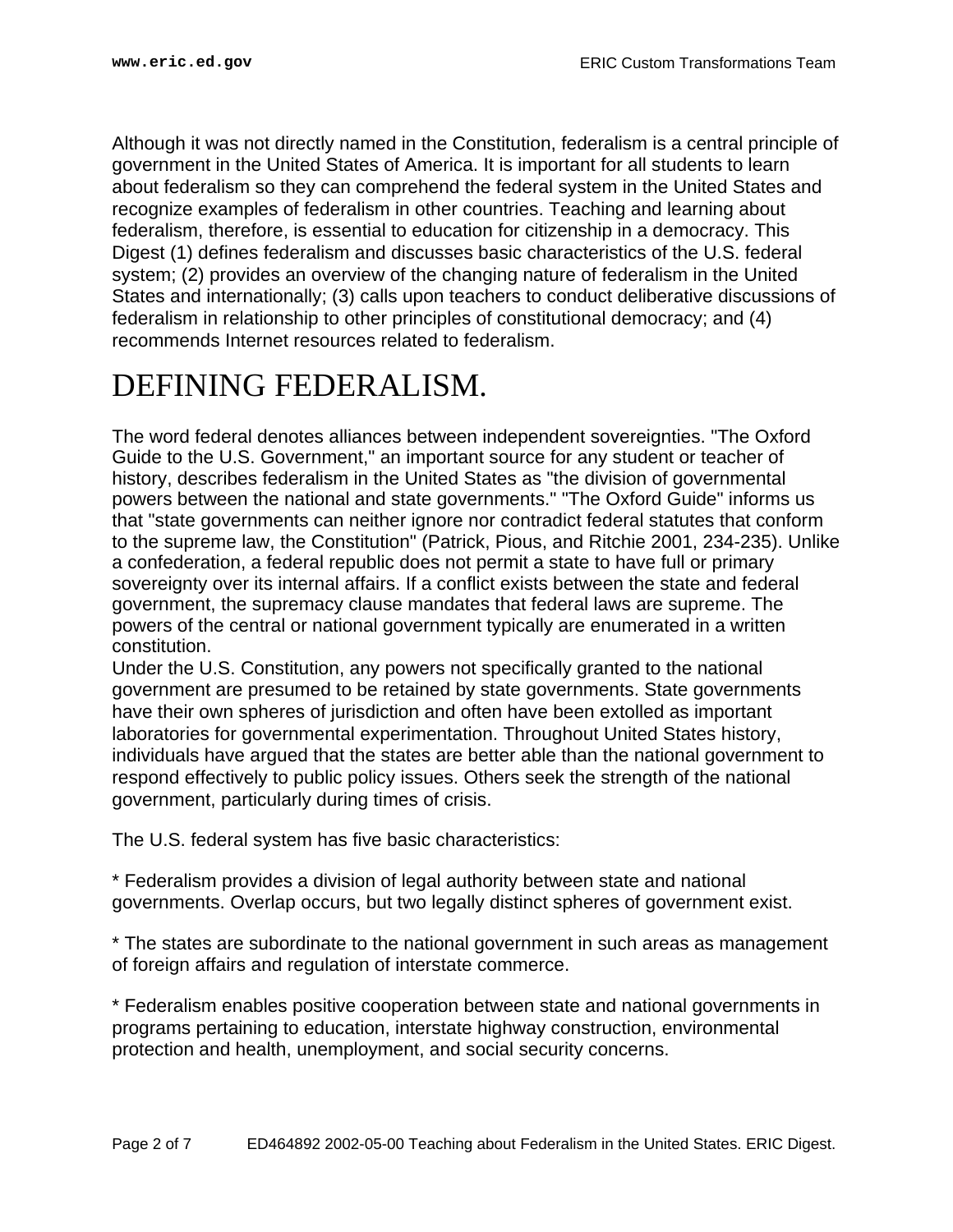\* The U.S. Supreme Court serves as legal arbiter of the federal system in regard to conflicting claims of state and national governments.

\* The two levels of government exercise direct authority simultaneously over people within their territory. Dual citizenship exists under federalism, and individuals can claim a wide range of rights and privileges from both state and national governments.

Political scientists define two types of federalism: dual and cooperative. From one vantage point, federalism can be viewed as a "layer" cake (dual); from another it may be pictured as a "rainbow" or "marble" cake (cooperative).

Proponents of states' rights and powers hold that the Constitution is a compact between the states and the federal government. Both states and the national government are supreme within their own spheres. Advocates of dual federalism argue that the national government cannot "invade" the power that is reserved for the states.

Proponents of the position that the people, not the states, created the federal government want a cooperative approach to state-nation relations. Cooperative federalism emphasizes the "general welfare" clause and the "necessary and proper" clause of the Constitution by which power of the national government may be expanded even if the actions of the national government touch or overlap with traditional state functions.

### <span id="page-2-0"></span>THE CHANGING NATURE OF FEDERALISM.

The principle of American federalism, created in the eighteenth century, was bold and has greatly affected U.S. history. Its influence continues today. During the late 1780s the debates over ratification of the Constitution by Federalists and Anti-Federalists shaped controversies concerning the rights and powers of states in relation to the federal government.

The ideas stated in the "Federalist" papers are at the core of civic culture in the United States and serve as a reference for citizens in other democratic nations of the world. The 15th through the 22nd "Federalist" papers, for example, discuss the defects of the Articles of Confederation, the federal system that preceded ratification of the U.S. Constitution. The 39th "Federalist" paper shows that federalism provided by the U.S. Constitution is a compound system that conjoins national and state powers. Other papers in the "Federalist" that are especially helpful in explaining federalism in the United States include the 10th, 14th, 45th, and 51st.

The balance of power between national and state governments and consequent changes in federalism have evolved in U.S. history. National government power generally has expanded over state power through Supreme Court decisions, constitutional amendments, executive orders, and federal statutes. Nineteenth century states' rights proponents exemplify reactions to a stronger national government.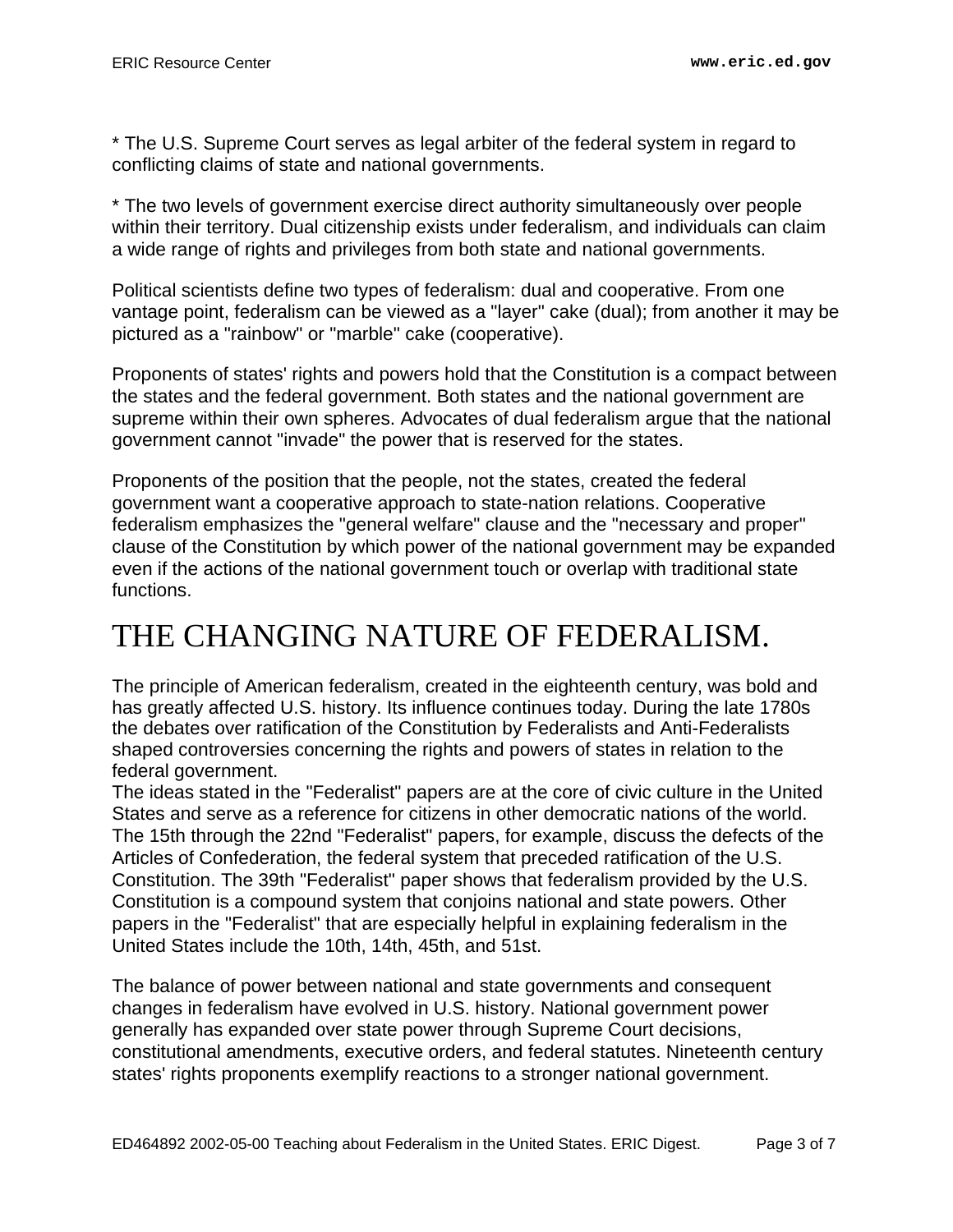Twentieth century influences concerning the growth of national government power within the federal system were initiated by events associated with two World Wars, the Great Depression, the Cold War, and civil rights movements. From the Nixon to the Reagan-Bush administrations, however, "New Federalism" sought to return power to the states.

During the Clinton presidency, the year 1996 was identified as the so-called "Devolution Revolution" as more powers, such as those pertaining to economic regulations and social welfare, were directed from the federal government to the states. By 1997 the development of the "New Federal Order" meant less intrusion by the federal government into the affairs of state governments.

At the beginning of the twenty-first century, the issue of national security in respect to terrorist threats calls into question the fractious relationship between peoples and governments throughout the world. The issue of creating unity and protecting security and individual rights in culturally diverse nations is related to federalism. Some analysts regard federalism as an antidote to over-centralization because it fosters democratic participation and prevents the over-centralization of political power.

#### <span id="page-3-0"></span>DELIBERATIVE DISCUSSION AND THE UNDERSTANDING OF FEDERALISM.

Deliberative discussion is a method for establishing the credibility of historical evidence and arguments and a means to develop historical understanding in students. Deliberation involves teachers and students in careful reading and extended discussion about principles of government such as federalism and their connections to other key concepts in the theory and practice of constitutional democracy.

Teachers can engage students in deliberative discussions about issues of federalism in U.S. history, which are organized around seminal documents such as selected "Federalist" papers, selections from records of debates in Congress, or landmark opinions of Supreme Court Justices. Starting with a seminal document, the teacher and students discuss the central ideas and issues in the primary source. The teacher asks students to suspend judgments about past issues and points of view while trying to understand the context of the document. The teacher then introduces additional related documents so students have a richer contextual understanding of the period. Students are invited to find other documents that more fully illuminate their inquiries into the past. This kind of inquiry offers students opportunities to understand the on-going ideas and issues that are associated with the principle of federalism.

## <span id="page-3-1"></span>USING INTERNET RESOURCES.

The following World Wide Web sites are recommended to teachers and students of federalism: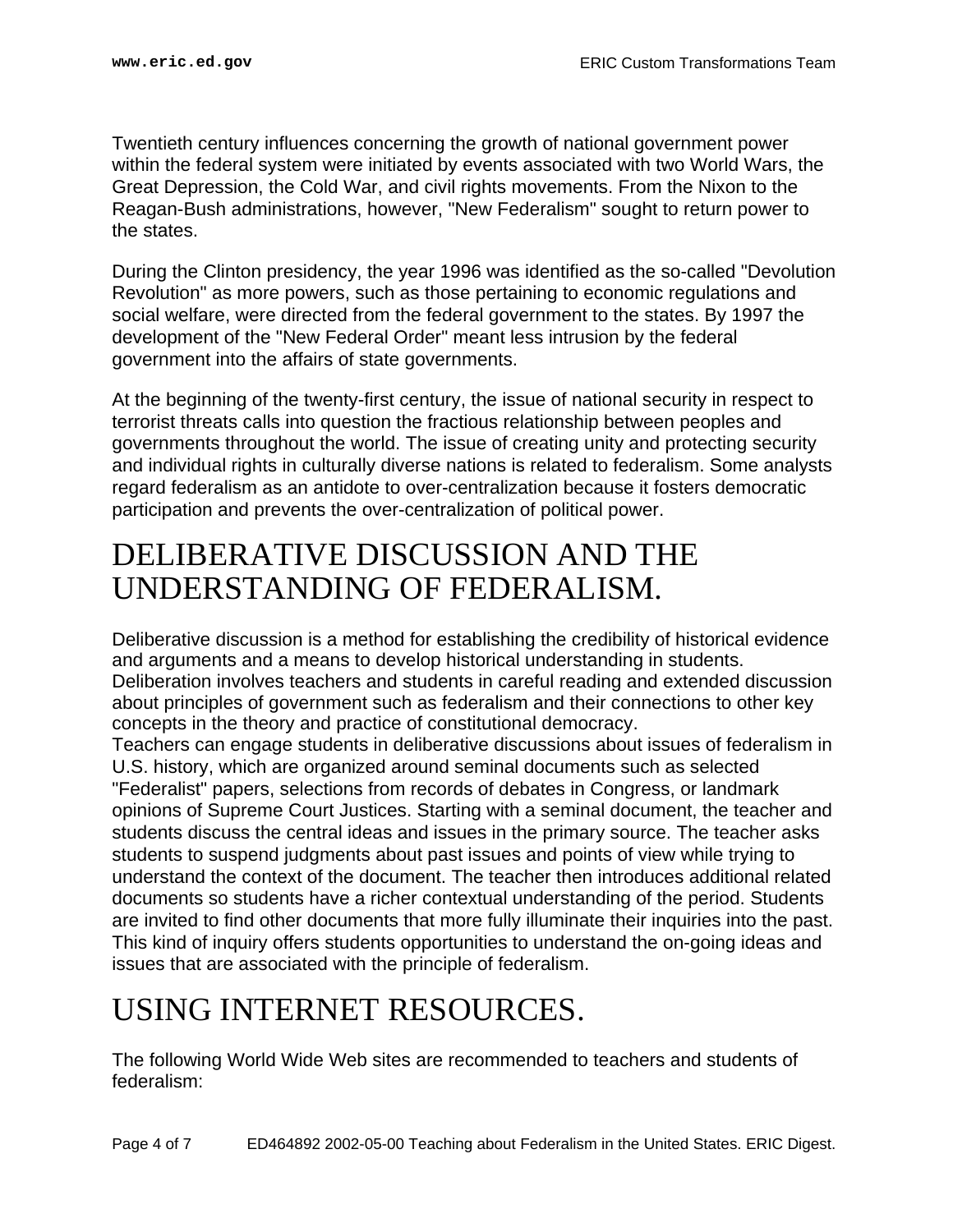\* American Federalism, 1776 to 1977: Significant events in American federalism, 1776 to 1997. http://usinfo.state.gov/usa/infousa/facts/crsrepor/federal.htm

\* Assessing the New Federalism: Database includes statistics and tracking for all 50 states, including fiscal, economic, and demographic data. Sponsored by the Urban Institute. http://newfederalism.urban.org

\* Canadian Politics on the Web/Federalism: The Canadian federal system has changed dramatically since Confederation in 1867, and it continues to evolve in important ways. The site includes material on the federal-provincial division of powers in Canada. http://polisci.nelson.com/federalism.html

\* Russian Model of Federalism: Problems and Prospects: Shows specific features and operations of the Russian Federation. http://www.eurplace.org/federal/kossikov2.html

\* U.S. Federalism Site: Offers definitions and different perspectives regarding federalism. Links to related articles and essays. http://www.min.net/~kala/fed/

## <span id="page-4-0"></span>REFERENCES AND ERIC RESOURCES.

The following list of resources includes references used to prepare this Digest. The items followed by an ED number are available in microfiche and/or paper copies from the ERIC Document Reproduction Service (EDRS). For information about prices, contact EDRS, 7420 Fullerton Road, Suite 110, Springfield, Virginia 22153-2852; telephone numbers are (703) 440-1400 and (800) 443-3742. Entries followed by an EJ number, annotated monthly in CURRENT INDEX TO JOURNALS IN EDUCATION (CIJE), are not available through EDRS. However, they can be located in the journal section of most larger libraries by using the bibliographic information provided, requested through Interlibrary Loan, or ordered from commercial reprint services. Bahmueller, Charles F., Charles N. Quigley, and Others. CIVITAS: A FRAMEWORK FOR CIVIC EDUCATION. Calabasas, California: Center for Civic Education, 1991. ED 340 654.

Cooke, Jacob E., ed. THE FEDERALIST. Cleveland: The World Publishing Company, 1961.

Drake, Frederick D., and Lynn R. Nelson. STATES' RIGHTS AND AMERICAN FEDERALISM: A DOCUMENTARY HISTORY. Westport, CT: Greenwood Press, 1999.

Hickok, Eugene W. "Understanding Federalism." PERSPECTIVES ON POLITICAL SCIENCE 19 (Fall 1990): 216-222. EJ 423 808.

Nelson, Lynn R., and Frederick D. Drake. "Civic Intelligence and Liberal Intelligence in the History Education of Social Studies Teachers and Students." In PRINCIPLES AND PRACTICES OF DEMOCRACY IN THE EDUCATION OF SOCIAL STUDIES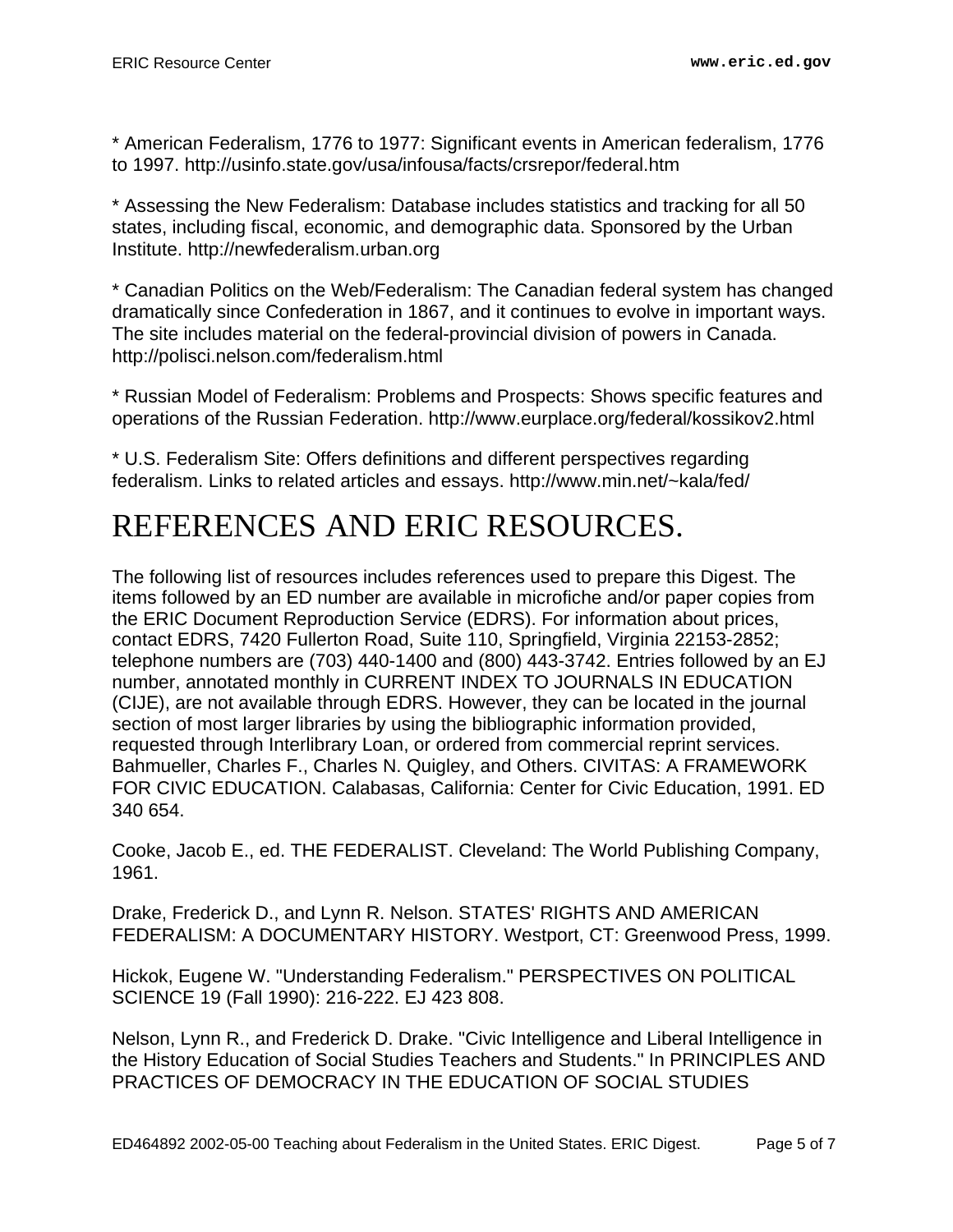TEACHERS: CIVIC LEARNING IN TEACHER EDUCATION, John J. Patrick and Robert S. Leming, eds., 135-166. Bloomington, Indiana: ERIC Clearinghouse for Social Studies/Social Science Education, 2001.

Patrick, John J. FOUNDING THE REPUBLIC: A DOCUMENTARY HISTORY. Westport, CT: Greenwood Press, 1995. ED 393 739.

Patrick, John J. JAMES MADISON AND THE FEDERALIST PAPERS. Bloomington, Indiana: ERIC Clearinghouse for Social Studies/Social Science Education, 1990. ED 322 083.

Patrick, John J., Richard M. Pious, and Donald A. Ritchie. THE OXFORD GUIDE TO THE UNITED STATES GOVERNMENT. New York: Oxford University Press, 2001.

Patrick, John J., and Clair W. Keller. LESSONS ON THE FEDERALIST PAPERS: SUPPLEMENTS TO HIGH SCHOOL COURSES IN AMERICAN HISTORY, GOVERNMENT, AND CIVICS. Bloomington, Indiana: Organization of American Historians in Association with ERIC/ChESS, 1987. ED 280 764.

-----

This project has been funded at least in part with Federal funds from the U.S. Department of Education under contract number ED-99-CO-0016. The content of this publication does not necessarily reflect the views or policies of the U.S. Department of Education nor does mention of trade names, commercial products, or organizations imply endorsement by the U.S. Government. ERIC Digests are in the public domain and may be freely reproduced and disseminated.

-----

Frederick D. Drake is an Associate Professor of History at Illinois State University. Lynn R. Nelson is an Associate Professor of Education at Purdue University.

**Title:** Teaching about Federalism in the United States. ERIC Digest.

**Document Type:** Information Analyses---ERIC Information Analysis Products (IAPs) (071); Information Analyses---ERIC Digests (Selected) in Full Text (073);

**Target Audience:** Practitioners, Teachers

**Available From:** ERIC Clearinghouse for Social Studies/Social Science Education, 2805 East Tenth Street, Suite 120, Bloomington, IN 47408. Tel: 800-266-3815 (Toll Free); Fax: 812-855-0455; e-mail: ericso@indiana.edu; Web site: http://ericso.indiana.edu/.

**Descriptors:** Citizenship Education, Constitutional History, Democracy, Federal Government, Federalism, Government Role, Governmental Structure, Political Science, Social Studies, United States History